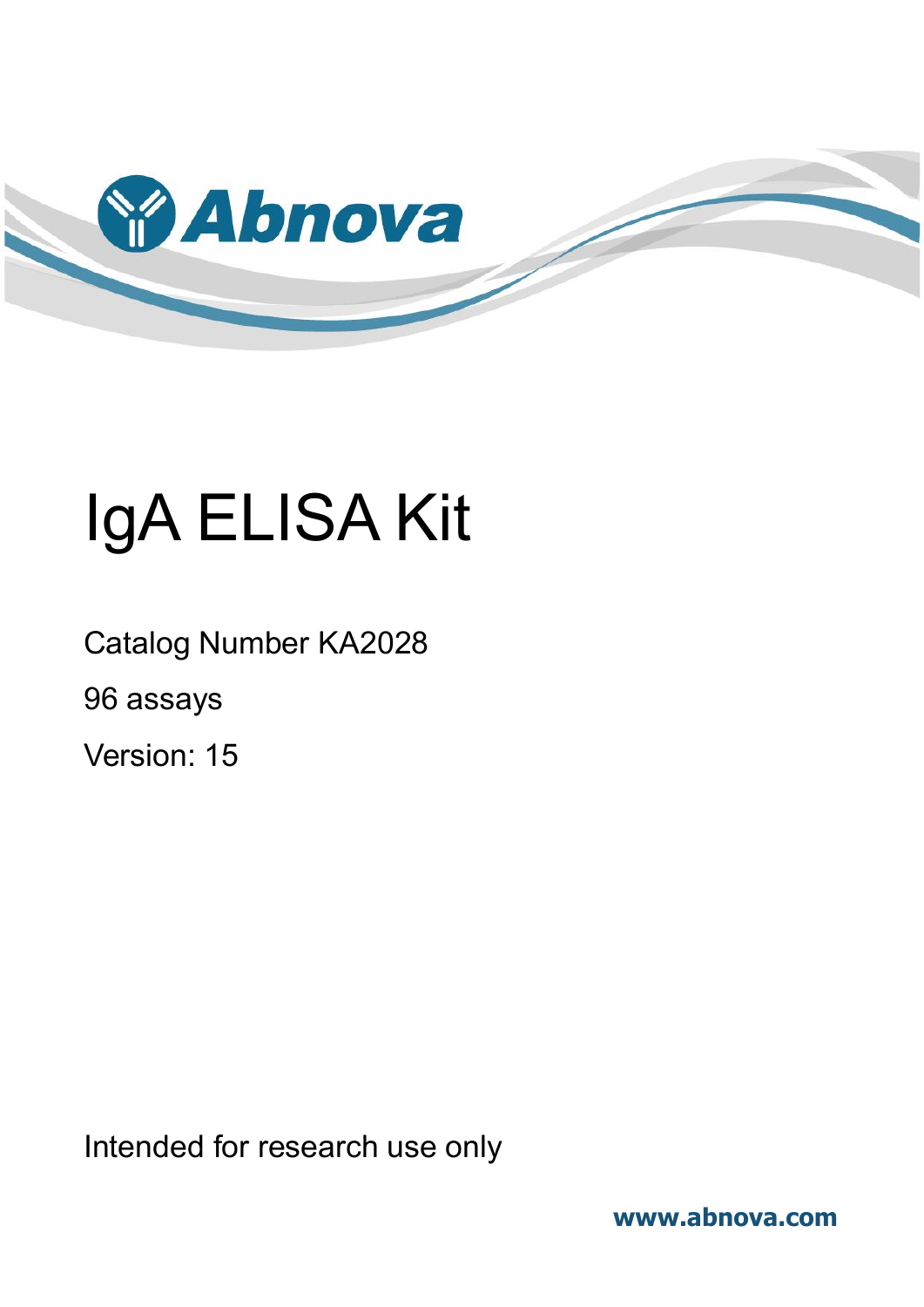

## **Table of Contents**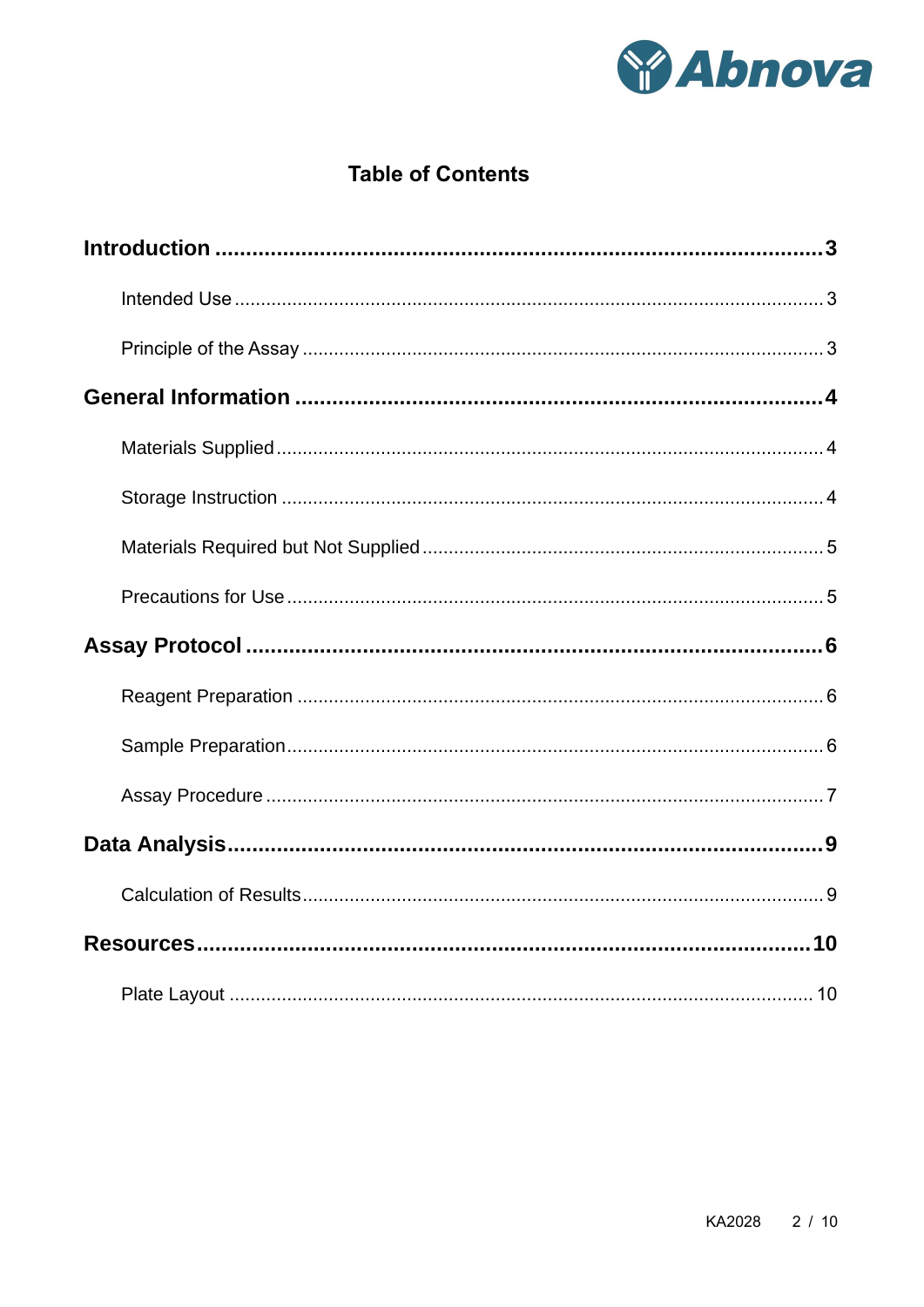

## <span id="page-2-1"></span><span id="page-2-0"></span>**Introduction**

#### **Intended Use**

The IgA (Bovine) ELISA Kit is a highly sensitive two-site enzyme linked immunoassay (ELISA) for measuring IgA in bovine biological samples. If the ELISA is to be used outside the intended use, the user may need to optimize for said use.

#### <span id="page-2-2"></span>**Principle of the Assay**

The principle of the double antibody sandwich ELISA is represented in Figure 1. In this assay the Alpha 1-Acid Glycoprotein (IgA) present in samples reacts with the anti-IgA antibodies which have been adsorbed to the surface of polystyrene microtiter wells. After the removal of unbound proteins by washing, anti-IgA antibodies conjugated with horseradish peroxidase (HRP) are added. These enzyme-labeled antibodies form complexes with the previously bound IgA. Following another washing step, the enzyme bound to the immunosorbent is assayed by the addition of a chromogenic substrate, 3,3',5,5'- tetramethylbenzidine (TMB). The quantity of bound enzyme varies directly with the concentration of IgA in the sample tested; thus, the absorbance, at 450 nm, is a measure of the concentration of IgA in the test sample. The quantity of IgA in the test sample can be interpolated from the standard curve constructed from the standards, and corrected for sample dilution.

Figure 1.

Anti-IgA Antibodies Bound To Solid Phase | Standards and Samples Added | IgA \* Anti-IgA Complexes Formed | Unbound Sample Proteins Removed | Anti-IgA-HRP Conjugate Added **|** Anti-IgA-HRP \* IgA \* Anti-IgA Complexes Formed | Unbound Anti-IgA-HRP Removed | Chromogenic Substrate Added | Determine Bound Enzyme Activity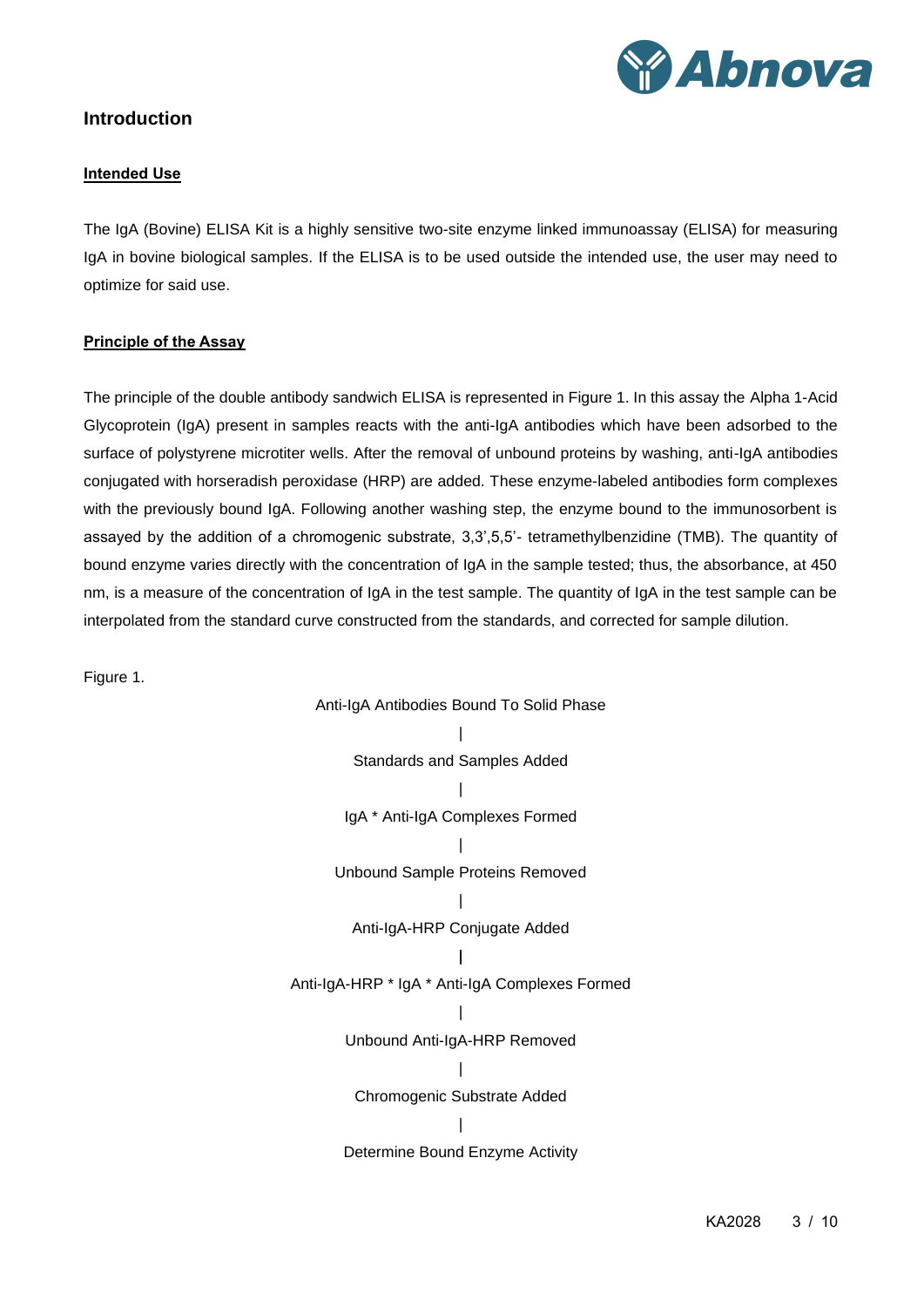

## <span id="page-3-1"></span><span id="page-3-0"></span>**General Information**

#### **Materials Supplied**

#### List of component

| Component                  | Description                                                         | Amount          |  |  |
|----------------------------|---------------------------------------------------------------------|-----------------|--|--|
| ELISA Micro Plate,         | One plate of 12 removable 8 well strips, antibody coated. Ready to  |                 |  |  |
| antibody coated            | use as supplied.                                                    | 96 (8x12) wells |  |  |
| Enzyme Conjugated          | One vial of 100X Horseradish Peroxidase Conjugated antibody in a    |                 |  |  |
| <b>Detection Antibody</b>  | stabilizing buffer. Dilute 1/100 immediately prior to use.          | 150 µL          |  |  |
| Calibrator                 | One vial of calibrator. Refer to the Certificate of Analysis (CoA). | 1 vial          |  |  |
| <b>Diluent Concentrate</b> | One bottle of 20X diluent buffer. Dilute 1/20 to make 1X working    | 50 mL           |  |  |
|                            | solution.                                                           |                 |  |  |
| <b>Wash Solution</b>       | One bottle of 20X wash solution. Dilute 1/20 to make 1X working     |                 |  |  |
| Concentrate                | solution.                                                           | 50 mL           |  |  |
| Chromogen Substrate        | One bottle of 3,3',5,5'- tetramethylbenzidine (TMB) and hydrogen    |                 |  |  |
| Solution                   | peroxide in citric acid buffer at pH 3.3. Ready to use as supplied. | $12 \text{ mL}$ |  |  |
|                            | One bottle of 0.3 M sulfuric acid. WARNING: Avoid Contact with      |                 |  |  |
| <b>STOP Solution</b>       | Skin. Ready to use as supplied.                                     | 12 mL           |  |  |

#### <span id="page-3-2"></span>**Storage Instruction**

The expiration date for the package is stated on the box label. All components should be stable up to the expiration date if stored and used per this kit protocol insert.

| Component                  | Storage                                           | Stability                                       |  |  |
|----------------------------|---------------------------------------------------|-------------------------------------------------|--|--|
| ELISA Micro Plate,         | $4^{\circ}$ C, in sealed foil bag with desiccant. | With proper storage the plate strips are stable |  |  |
| antibody coated            |                                                   | until the expiration date.                      |  |  |
|                            | $4^{\circ}$ C in the dark.                        | The working conjugate solution should be        |  |  |
| Enzyme Conjugated          |                                                   | diluted immediately prior to use. The 100X      |  |  |
| Detection Antibody         |                                                   | conjugate is stable until the expiration date.  |  |  |
|                            | 4°C for lyophilized calibrator. Aliquoted         |                                                 |  |  |
| Calibrator                 | and frozen if reconstituted. Avoid                | The working standard solutions should be        |  |  |
|                            | multiple freeze-thaw cycles.                      | prepared immediately prior to use.              |  |  |
|                            | 4°C for both 1X working solution and              | The 1X working solution is stable for at least  |  |  |
| <b>Diluent Concentrate</b> | 20X concentrate.                                  | one week from the date of preparation. The      |  |  |
|                            |                                                   | 20X concentrate is stable until the expiration  |  |  |
|                            |                                                   | date.                                           |  |  |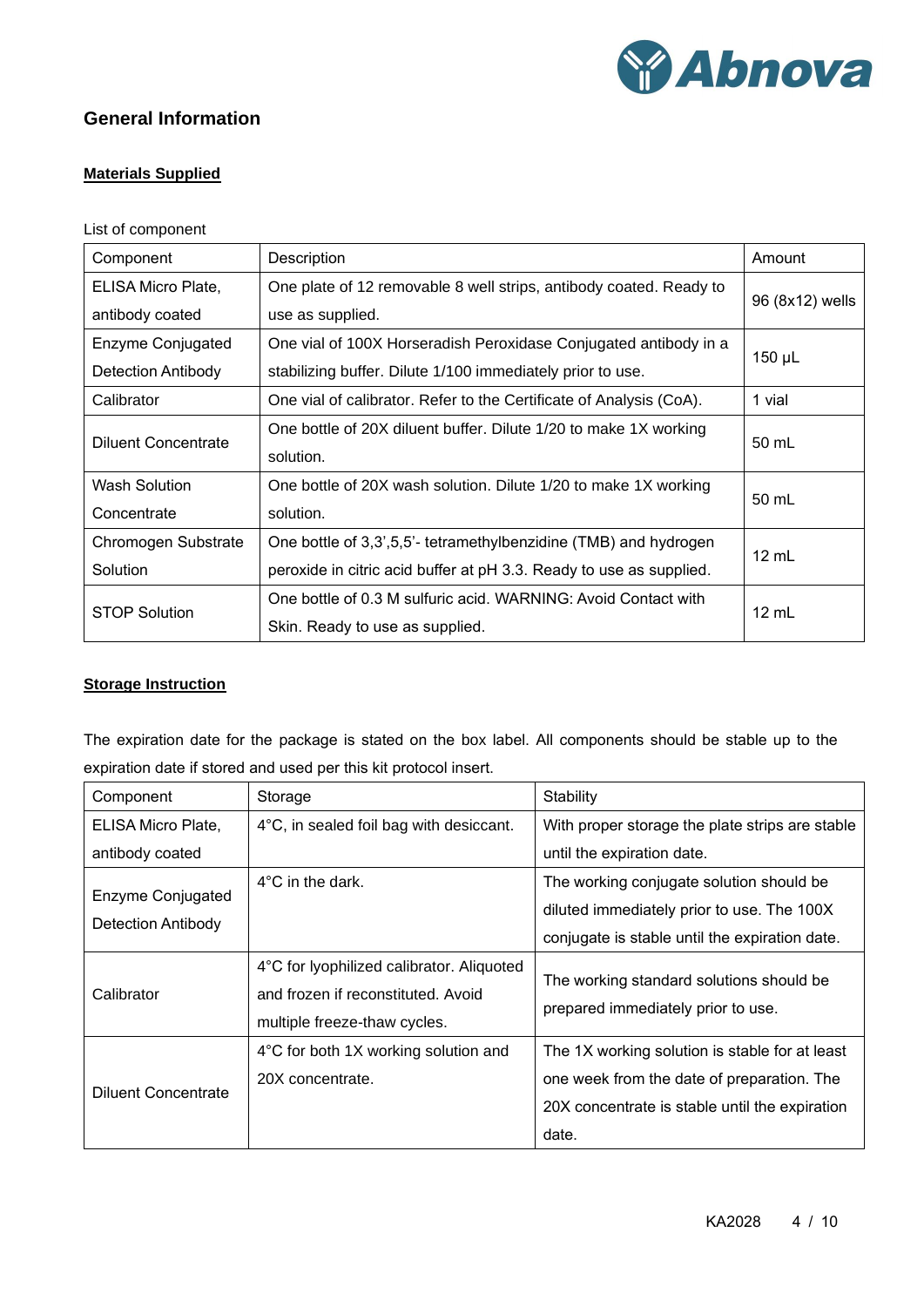

|                           | 4°C for both 1X working solution and | The 1X working solution is stable for at least   |
|---------------------------|--------------------------------------|--------------------------------------------------|
| Wash Solution             | 20X wash concentrate.                | one week from the date of preparation. The       |
| Concentrate               |                                      | 20X concentrate is stable until the expiration   |
|                           |                                      | date.                                            |
| Chromogen                 | $4^{\circ}$ C in the dark.           | Protect from light. The Substrate Solution is    |
| <b>Substrate Solution</b> |                                      | stable until the expiration date.                |
| <b>STOP Solution</b>      | $4^{\circ}$ C.                       | The Stop Solution is stable until the expiration |
|                           |                                      | date.                                            |

#### <span id="page-4-0"></span>**Materials Required but Not Supplied**

- $\checkmark$  Precision pipettes (2 µL to 100 µL) for making and dispensing dilutions
- ✓ Test tubes
- ✓ Squirt bottler or Microtitre washer/aspirator
- ✓ Distilled or Deionized H2O
- $\checkmark$  Microtitre plate reader
- $\checkmark$  Assorted glassware for the preparation of reagents and buffer solutions
- $\checkmark$  Centrifuge for sample collection
- $\checkmark$  Anticoagulant for plasma collection
- <span id="page-4-1"></span>✓ Timer

#### **Precautions for Use**

Please read this protocol completely before using this product.

For Research Use Only, Not for Diagnostic Purposes. Not for Human and Animal Consumption. For In Vitro Laboratory Use Only.

✓ Limitation of the procedure

Reliable and reproducible results will be obtained when the assay procedure is carried out with a complete understanding of the information contained in the package insert instructions and with adherence to good laboratory practice. Factors that might affect the performance of the assay include instrument function, cleanliness of glassware, quality of distilled or deionized water, and accuracy of reagent and sample pipetting, washing technique, incubation time or temperature. Do not mix or substitute reagents with those from other lots or sources.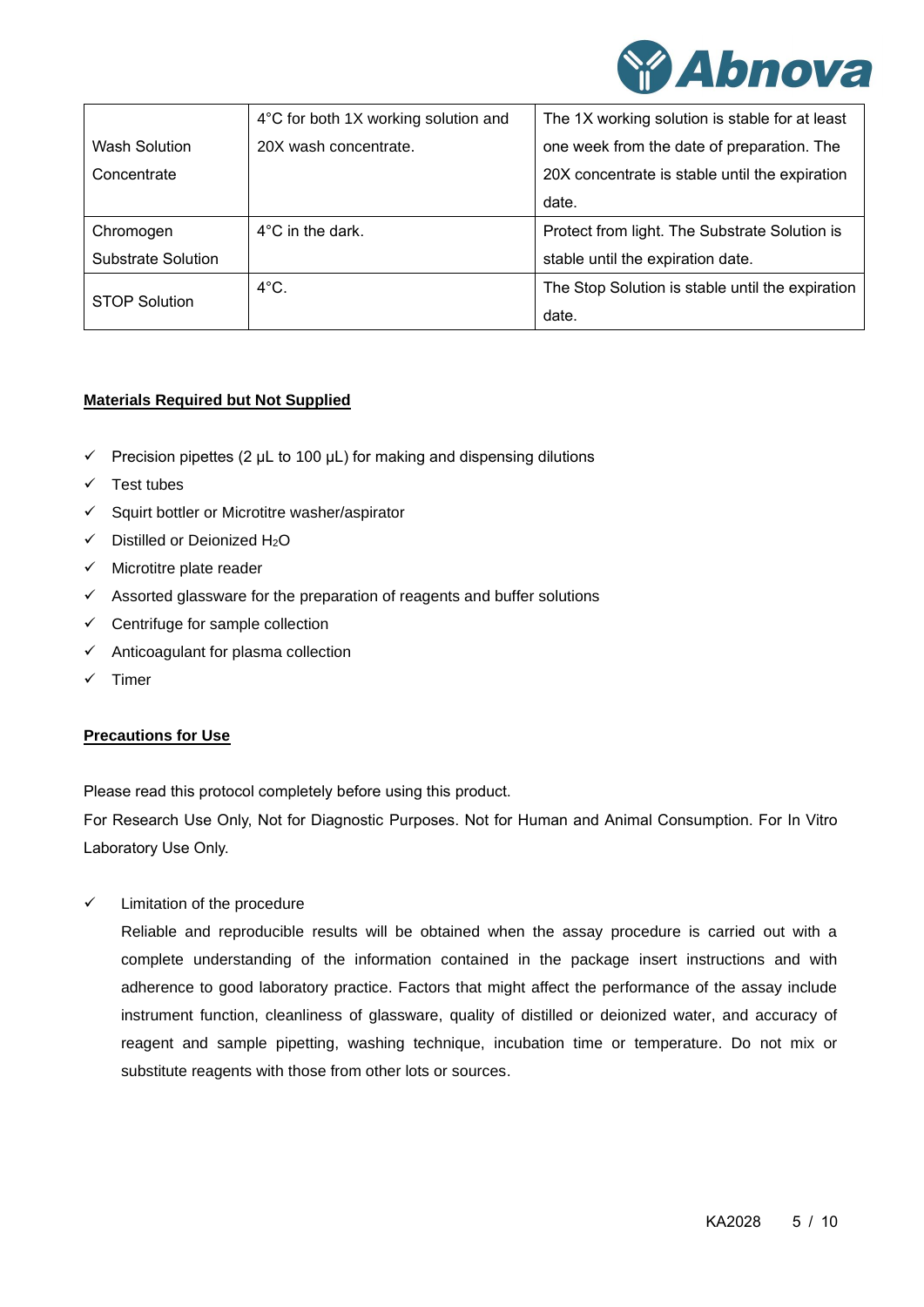

## <span id="page-5-1"></span><span id="page-5-0"></span>**Assay Protocol**

#### **Reagent Preparation**

Bring all reagents to room temperature (16°C to 25°C) before use.

• Diluent Concentrate

The Diluent Solution supplied is a 20X Concentrate and must be diluted 1/20 with distilled or deionized water (1 part buffer concentration, 19 parts  $dH_2O$ ).

• Wash Solution Concentrate

The Wash Solution supplied is a 20X Concentrate and must be diluted 1/20 with distilled or deionized water (1 part buffer concentration, 19 parts dH<sub>2</sub>O). Crystal formation in the concentrate may occur when storage temperatures are low. Warming of the concentrate to 30-35°C before dilution can dissolve crystals.

• Enzyme-Antibody Conjugate

Calculate the required amount of working conjugate solution for each microtiter plate test strip by adding 10 μL Enzyme-Antibody Conjugate to 990 μL of 1X Diluent Solution for each test strip to be used for testing. Dilute immediately before use and protect from light. Mix uniformly, but gently. Avoid foaming.

- Pre-coated ELISA Micro Plate Ready to use as supplied. Unseal foil pouch and remove plate from pouch. Remove all strips and wells that will not be used in the assay and place back in pouch and re-seal along with desiccant.
- Bovine IgA Calibrator Prepare according to the lot specific Certificate of Analysis.

#### <span id="page-5-2"></span>**Sample Preparation**

 $\checkmark$  Specimen Collection and Handling

All blood components and biological materials should be handled as potentially hazardous. Follow universal precautions when handling and disposing.

If blood samples are clotted, grossly hemolyzed, lipemic, or the integrity of the sample is of concern, make a note and interpret results with caution.

The sample collection and storage conditions listed below are intended as general guidelines. Sample stability has not been evaluated.

Serum samples

Blood should be collected by venipuncture. The serum should be separated from the cells after clot formation by centrifugation. Remove serum and assay immediately or aliquot and store samples at -80°C (preferably) or -20°C. Avoid repeated freeze-thaw cycles.

Plasma samples

Blood should be collected into a container with an anticoagulant and then centrifuged. Assay immediately or aliquot and store samples at -80°C (preferably) or -20°C. Avoid repeated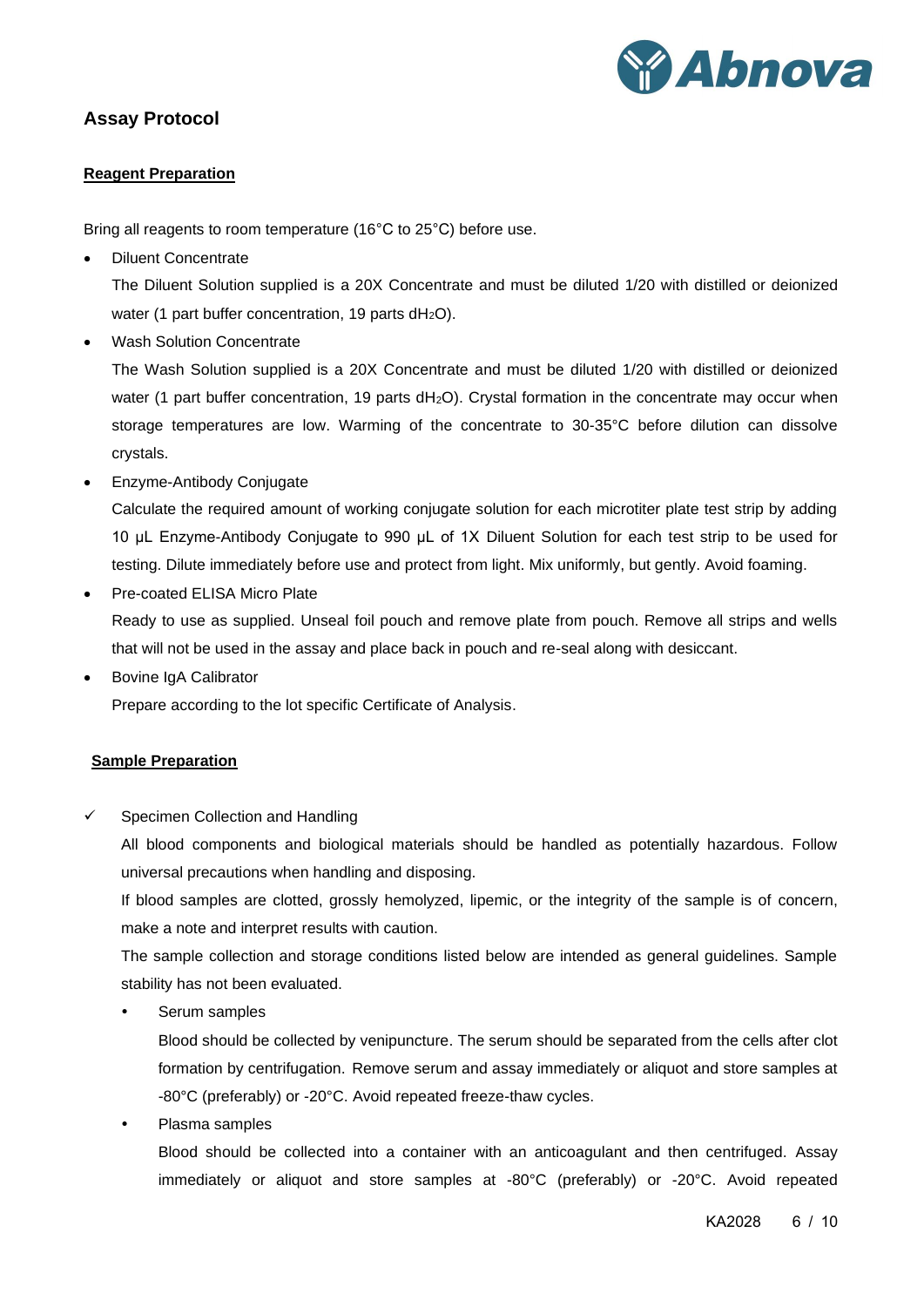

freeze-thaw cycles.

Urine samples

Collect mid-stream using sterile or clean urine collector. Centrifuge to remove cell debris. Assay immediately or aliquot and store samples at -80°C (preferably) or -20°C. Avoid repeated freeze-thaw cycles.

- Known interfering substances Azide and thimerosal at concentrations higher than 0.1% inhibits the enzyme reaction.
- Dilution of Samples

The assay requires that each test sample be diluted before use. All samples should be assayed in duplicate each time the assay is performed. The recommended dilutions are only suggestions. Dilutions should be based on the expected concentration of the unknown sample such that the diluted sample falls within the dynamic range of the standard curve. If unsure of sample level, a serial dilution with one or two representative samples before running the entire plate is highly recommended.

Serum samples

Recommended starting dilution is 1/1000. To prepare a 1/1000 dilution of a sample, transfer 5 µL of sample to 495 µL of 1X diluent. This gives you a 1/100 dilution. Next, dilute the 1/100 by transferring 30 µL into 270 µL of 1X diluent. This gives you a 1/1000 dilution. Mix thoroughly each stage.

• Plasma samples

Recommended starting dilution is 1/1000. To prepare a 1/1000 dilution of a sample, transfer 5 µL of sample to 495 µL of 1X diluent. This gives you a 1/100 dilution. Next, dilute the 1/100 by transferring 30 µL into 270 µL of 1X diluent. This gives you a 1/1000 dilution. Mix thoroughly at each stage.

#### <span id="page-6-0"></span>**Assay Procedure**

- 1. All samples and standards should be assayed in duplicates.
- 2. The Standards and the test sample(s) should be loaded into the ELISA wells as quickly as possible to avoid a shift in OD readings. Using a multichannel pipette would reduce this occurrence.

Pipette 100 μL of

Standard 0 (0.0 ng/mL) in duplicate

Standard 1 (6.25 ng/mL) in duplicate

- Standard 2 (12.5 ng/mL) in duplicate
- Standard 3 (25 ng/mL) in duplicate
- Standard 4 (50 ng/mL) in duplicate
- Standard 5 (100 ng/mL) in duplicate

Standard 6 (200 ng/mL) in duplicate

Standard 7 (400 ng/mL) in duplicate

- 3. Pipette 100 μL of sample (in duplicate) into pre designated wells.
- 4. Incubate the micro titer plate at room temperature for sixty (60 ± 2) minutes. Keep plate covered and level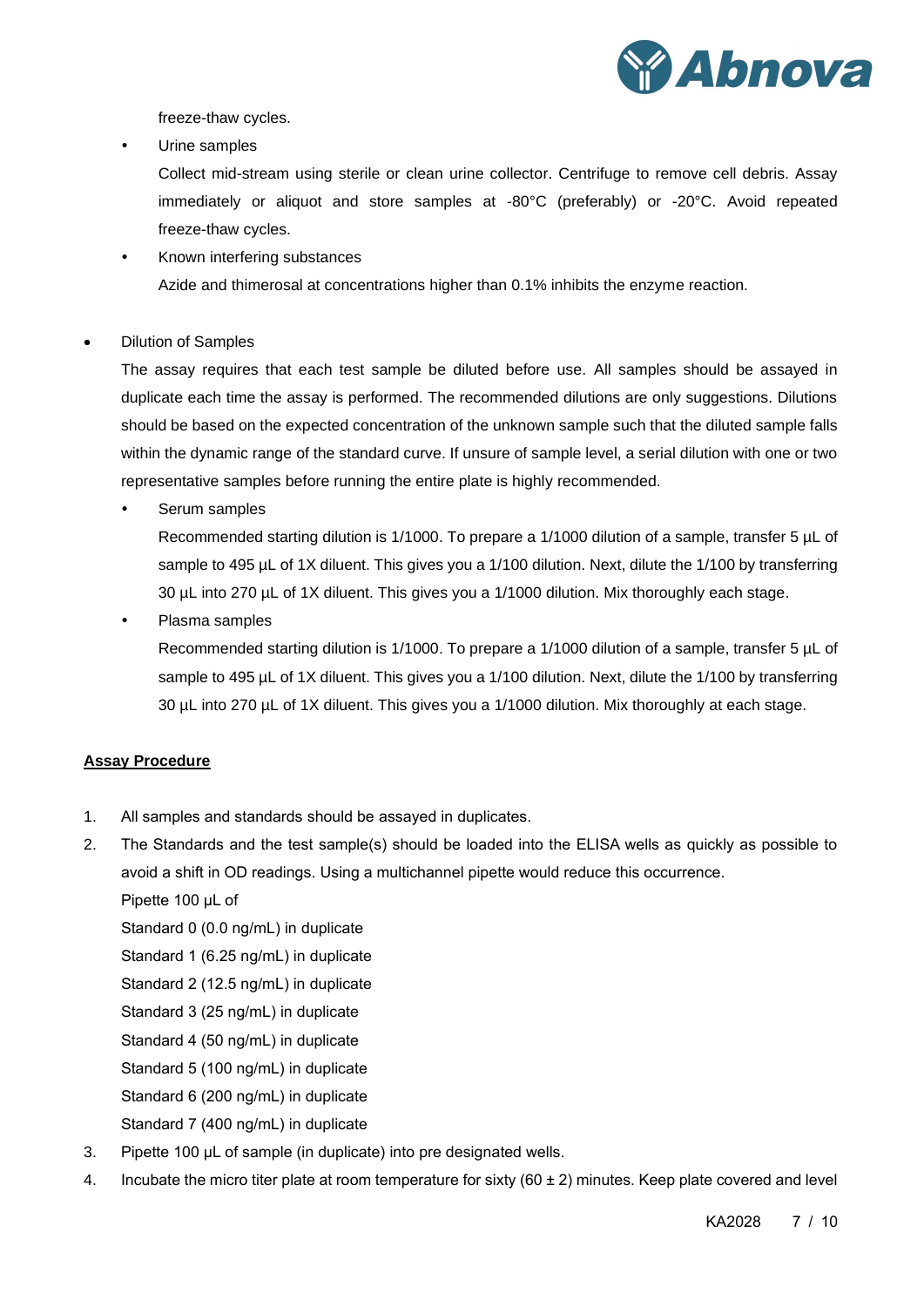

during incubation.

- 5. Following incubation, aspirate the contents of the wells.
- 6. Completely fill each well with appropriately diluted Wash Solution and aspirate. Repeat three times, for a total of four washes. If washing manually: completely fill wells with wash buffer, invert the plate then pour/shake out the contents in a waste container. Follow this by sharply striking the wells on absorbent paper to remove residual buffer. Repeat 3 times for a total of four washes.
- 7. Pipette 100 μL of appropriately diluted Enzyme-Antibody Conjugate to each well. Incubate at room temperature for twenty (20 ± 2) minutes. Keep plate covered in the dark and level during incubation.
- 8. Wash and blot the wells as described in Steps 5/6.
- 9. Pipette 100 μL of TMB Substrate Solution into each well.
- 10. Incubate in the dark at room temperature for precisely ten (10) minutes.
- 11. After ten minutes, add 100 μL of Stop Solution to each well.
- 12. Determine the absorbance (450 nm) of the contents of each well within 30 minutes. Calibrate the plate reader to manufacturer's specifications.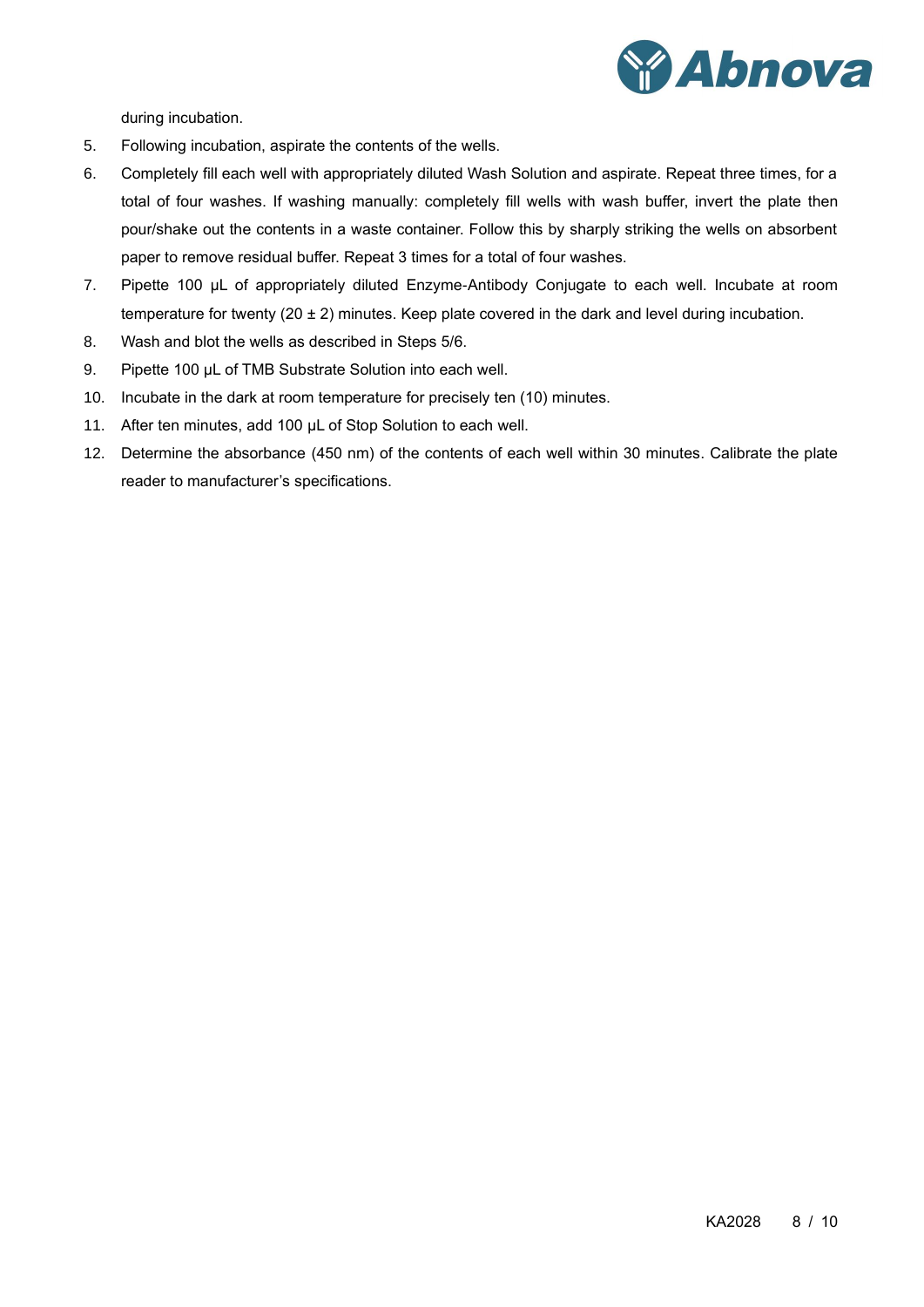

## <span id="page-8-1"></span><span id="page-8-0"></span>**Data Analysis**

#### **Calculation of Results**

- 1. Subtract the average background value (Average absorbance reading of Standard zero) from the test values for each sample.
- 2. Average the duplicate readings for each standard and use the results to construct a Standard Curve. Construct the standard curve by reducing the data using computer software capable of generating a four parameter logistic curve fit. A second order polynomial (quadratic) or other curve fits may also be used; however, they will be a less precise fit of the data.
- 3. Interpolate test sample values from standard curve. Correct for sera dilution factor to arrive at the IgA concentration in original samples.